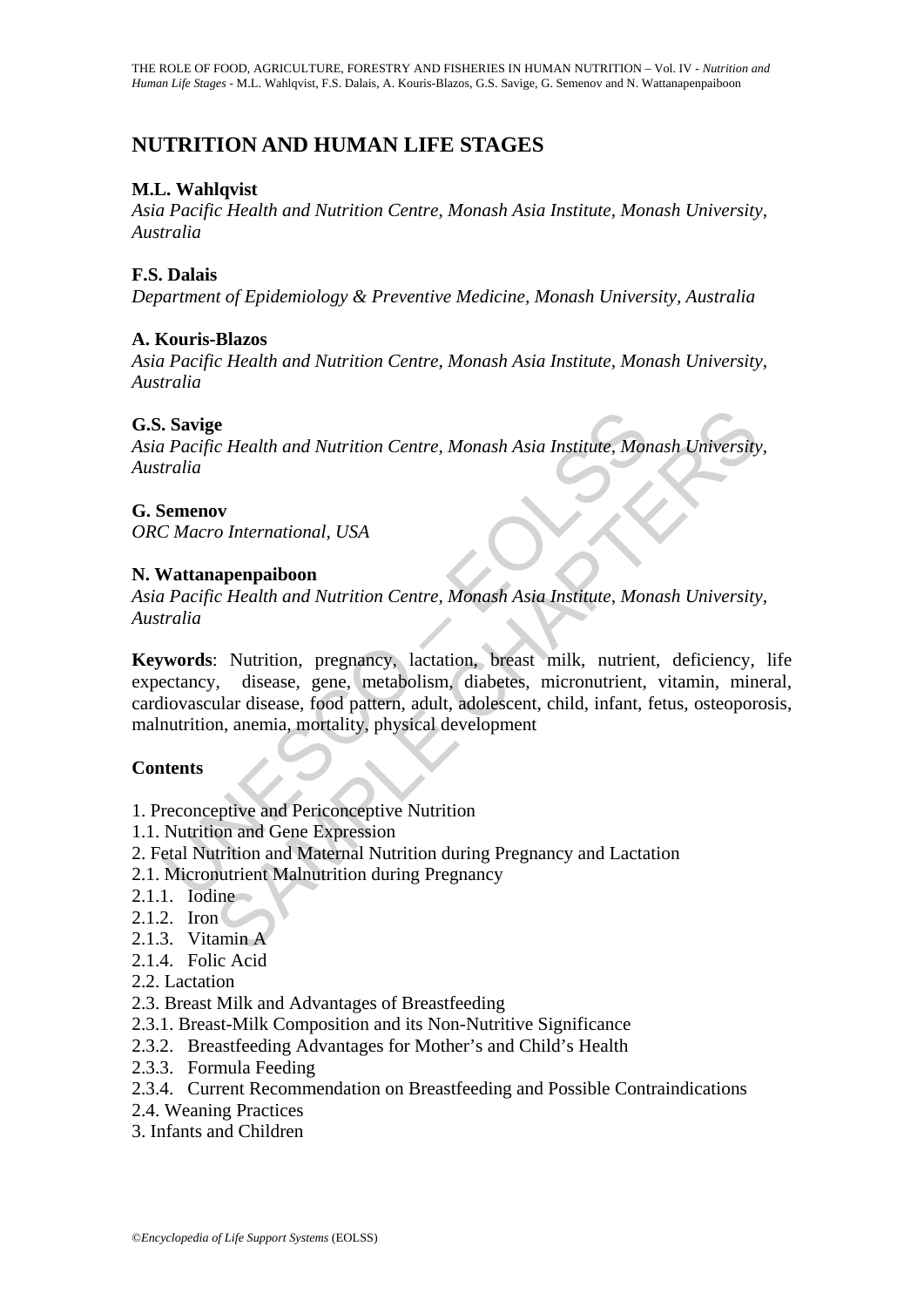3.1. Nutritional Concerns

- 3.1.1. Protein-Energy Malnutrition (PEM): Impaired Growth and Development
- 3.1.2. Obesity
- 3.1.3. Dental Caries
- 3.1.4. Iron Deficiency Anemia
- 4. Adolescents
- 5. Adults and Families
- 6. Aging and the Aged
- 6.1. Aging Processes and Theory of Aging
- 6.1.1. Programmed Aging Theory
- 6.1.2. Error Theory
- 6.1.3. Free Radical Theory
- 6.2. Changing Demography and Life Expectancy
- 6.3. Preventability and Reversibility of Disease Through Nutritional Means
- 6.3.1. Lean Mass, Fat Mass, Sarcopenia, and Physical Activity
- 6.3.2. Immune Function
- 6.3.3. Cognitive Impairment and Depression
- 6.3.4. Cardiovascular Disease (CVD)
- 6.3.5. Cancer
- 6.3.6. Osteoporosis and Fractures
- 6.4. The Aged as a Nutrition Belief, Knowledge, and Skill Resource

Glossary

Bibliography

Biographical Sketches

#### **Summary**

Preventability and Reversibility of Disease Through Nutritional N<br>
1. Lean Mass, Fat Mass, Sarcopenia, and Physical Activity<br>
2. Immune Function<br>
3. Cognitive Impairment and Depression<br>
4. Cardiovascular Disease (CVD)<br>
5. Through Nutritional Means<br>
Mass, Fat Mass, Sarcopenia, and Physical Activity<br>
Mass, Fat Mass, Sarcopenia, and Physical Activity<br>
mume Function<br>
mume Function and Depression<br>
diovascular Disease (CVD)<br>
neer<br>
eoporosis and F How nutrition affects human life stages is increasingly seen in a more integrated fashion: inter-generationally, from conception to death, as an interplay between one individual and others (social nutrition), and environmentally (taking account of the various ecological niches in which humans may live). Each of these nutritional dimensions to human growth and development is important. In addition the particular considerations for each stage of life, conception, the fetus, the infant, the child, the adolescent, the adult, and the aged, are reviewed.

The effect of proper nutrition during pregnancy on the health of the infant and of the mother in post-childbearing years has long been recognized. It now appears that maternal and paternal nutrition prior to conception affects the health of the newborn. Infancy, childhood an,d adolescence set the scene for nutritional well-being of adults and families. With the rapid growth in elderly populations, a need has evolved to widen the purview of food and health.

Although it may seem obvious that energy needs decrease with aging, the extent to which this is dependent on inappropriate reduction in physical activity needs to be better understood. Also little is known about whether requirements for specific nutrients are increased or decreased, although the requirement of nutrient density of food eaten is always greater when less food is eaten.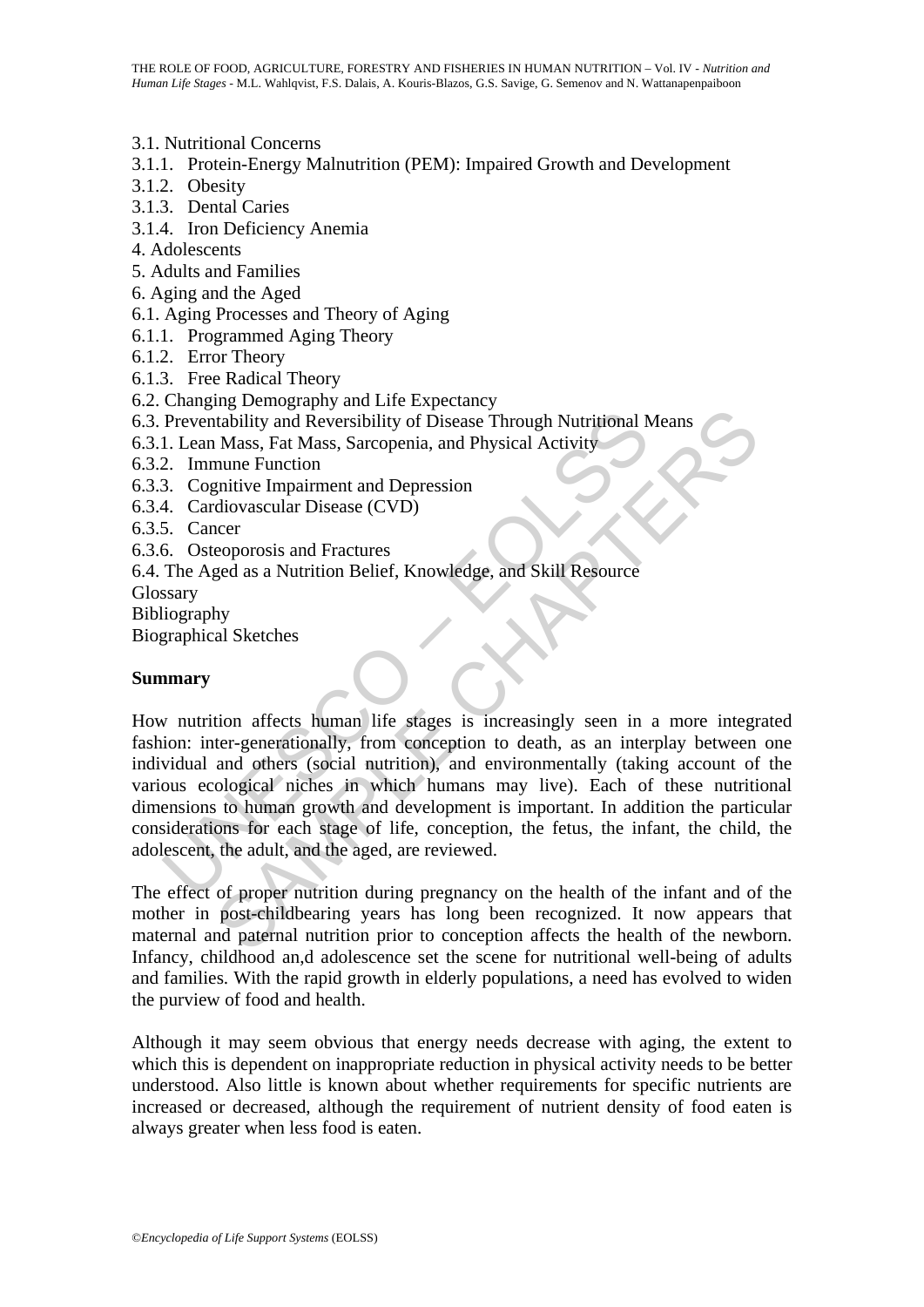The identification of unique differences in the stages of aging assumes increased significance as it becomes more common for old age to extend well into the ninth decade.

### **1. Preconceptive and Periconceptive Nutrition**

Even before conception, nutritional and other factors, both from maternal and paternal sides, may be playing a role in the determination of the eventual aging in an individual. This is because both spermatogenesis, in the father, and oogenesis, in the mother, may be subject to mutational influences. Maternal nutrition is particularly essential during the pre-, peri- and postnatal years to ensure the proper development and growth of the offspring.

In the paternal situation, the focus of the potential role of nutrition involves sperm, as it will contain the genetic information to be passed on to the offspring. Evidence is now available that smoking, through oxidant effects, can alter the genetic material of sperm in such a way that the risk of hematological malignancy is increased in the child.

ne paternal situation, the focus of the potential role of nutrition in contain the genetic information to be passed on to the offspring lable that smoking, through oxidant effects, can alter the genetic che a way that the mal situation, the focus of the potential role of nutrition involves sperm, n the genetic information to be passed on to the offspring. Evidence is nat smoking, through oxidant effects, can alter the genetic inaterial of Vitamins C & E are potent antioxidants, and both may play an important role in the protection of male germ cells against oxidation and the potential for a genetic mutation which in turn may lead to birth defects and other diseases in the offspring. A paternal diet replete in antioxidant-containing fruits and vegetables may reduce the risk of childhood disease. It may also have longer-term effects when the offspring is adult, depending on the genes affected.

From the maternal point of view, a potential mode of inheritance is through the mitochondria. Mitochondria show a maternal mode of inheritance even though there is currently some debate as to potential inheritance from sperm (mitochondria from the neck and rail of the sperm have been shown to penetrate the ovum). Since the mutation rate is relatively higher in mitochondria than in nuclei, the potential effects of diet to protect or to enhance mutation are also greater in the mitochondrion.

Mitochondrial diseases are characterized by defects in the mitochondria and have been linked to diseases such as diabetes and inherited cardiomyopathies, while some of the defects have been suggested to modify the outcome of diseases such as Alzheimer's Disease.

Given the potential protective role of food antioxidants in genetic defects in sperm, they may also confer similar beneficial effects in mitochondria. Delayed parenthood may also have an effect on both sperm and mitochondrial DNA.

Folate (or folic acid) plays a crucial role in the development of the central nervous system during the early weeks of gestation, which is generally before the pregnancy is confirmed. In a significant number of embryos, an inadequate supply of folate at this time leads to a failure of the primitive neural tube to close and to differentiate normally, and this results in neural tube birth defects (NTD). Folic acid supplementation during the periconceptional period can markedly reduce the occurrence of severe embryonic malformations.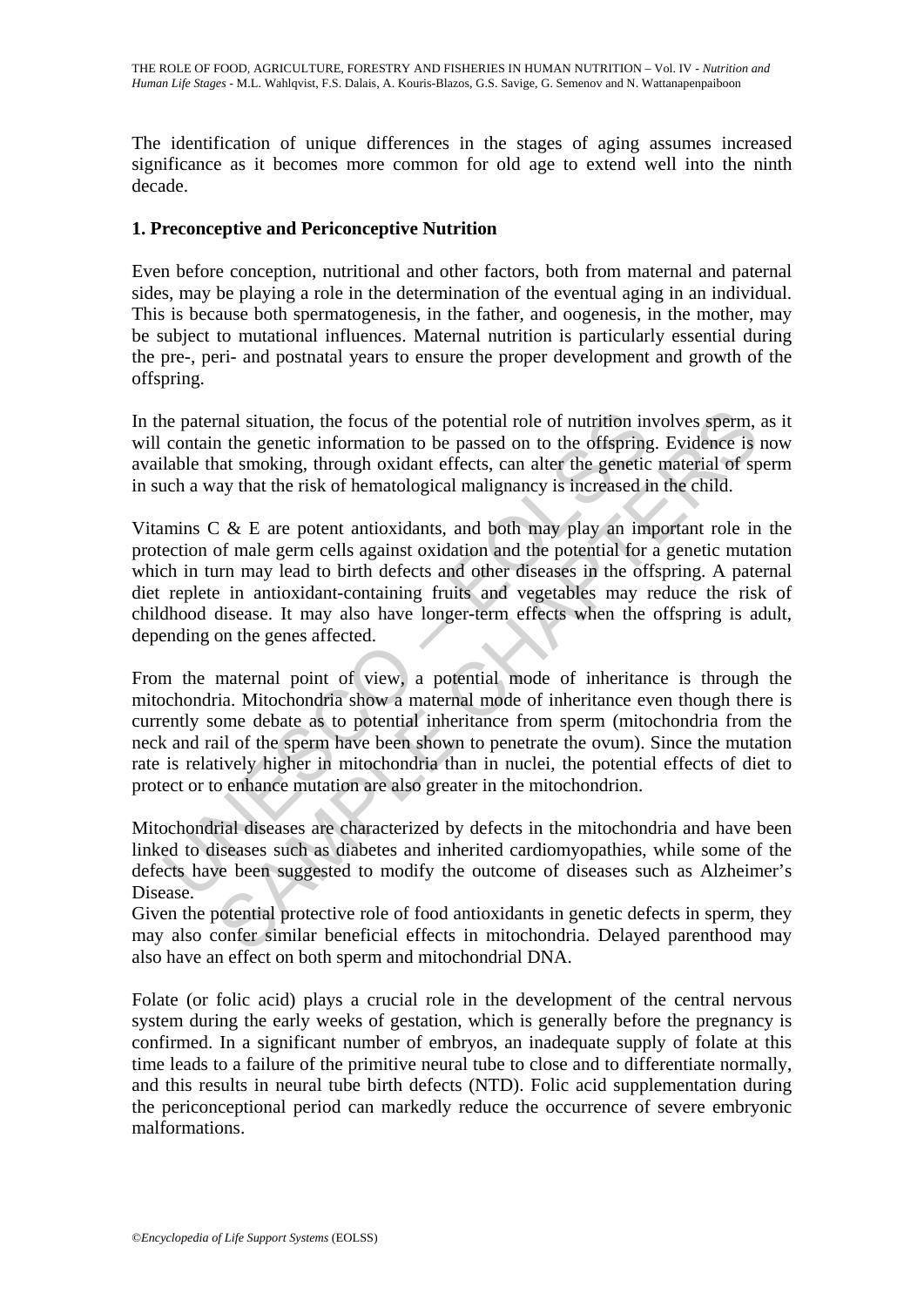#### **1.2. Nutrition and Gene Expression**

Nutrition has marked influences on gene expression, and an understanding of the interaction between nutrients and gene expression is important to provide a basis for determining nutritional requirements on an individual basis. The effects of nutrition can be exerted at many stages between transcription of the genetic sequence and production of a functional protein.

Genes are regulated by complex arrays of response elements that influence the rate of transcription. Nutrients and hormones either act directly to influence these rates or act directly through specialized signalling pathways. Metabolites of Vitamins A & D, fatty acids, some sterols, and zinc are among the nutrients that influence transcription directly. Components of dietary fiber may influence gene expression indirectly through changes in hormonal signalling, mechanical stimuli, and metabolites produced by the intestinal microflora.

### **2. Fetal Nutrition and Maternal Nutrition during Pregnancy and Lactation**

Determination of nutrient needs during pregnancy is complicated because nutrient levels in tissues and fluids are normally altered by hormone-induced changes in metabolism, shifts in plasma volume, and changes in renal function and patterns of urinary excretion. The recommended intakes for pregnant women are generally increased for the support of fetal and infant growth and development along with associated changes in maternal structure and metabolism.

resignes in hormonal signalling, mechanical stimuli, and metabolite<br>stinal microflora.<br> **Etal Nutrition and Maternal Nutrition during Pregnancy and**<br> **Etal Nutrition and Maternal Nutrition during Pregnancy and**<br> **Ethick** a hormonal signalling, mechanical stimuli, and metabolites produced by<br>hormonal signalling, mechanical stimuli, and metabolites produced by<br>aicroflora.<br>**Artrition and Maternal Nutrition during Pregnancy and Lactation**<br>ion of During the period of fetal growth, considerable amounts of nutrients are needed to synthesize fetal tissues and to provide stores of energy and iron for the immediate postnatal period. In a normal pregnancy these nutrients are obtained both from the mother's diet and from her own stores. Maternal metabolism is adjusted through hormones as mediators, redirecting nutrients to highly specialized maternal tissues specific to reproduction (i.e. placenta and mammary glands), and transferring nutrients to the developing fetus or infant. Many nutrients are found at higher levels in the fetal than in the maternal circulation. The ability to concentrate these nutrients enables the fetus to obtain the nutrients even when maternal levels are relatively low.

Fetal growth and development is largely dependent upon the utilization by the fetus of a suitable mix of energy and nutrients, the gene expression of the factors promoting tissue growth, and the hormonal framework. The failure of the materno-placental nutrient supply to match fetal nutrient demand causes restriction of fetal growth. Furthermore, it is now evident from the work of Barker and colleagues that babies who are small or disproportionate at birth, or who have altered placental growth have increased rates of coronary heart disease, hypertension, non-insulin dependent diabetes (NIDDM), insulin resistance syndrome, obesity, and some cancers later in life. These associations are thought to result from fetal programming. In response to maternal and fetal malnutrition, there are adaptive changes, to survive, in fetal organ development. These adaptations may permanently alter adult physiological and metabolism in a way that is beneficial to survival under continued conditions of malnutrition, but detrimental when nutrition is abundant.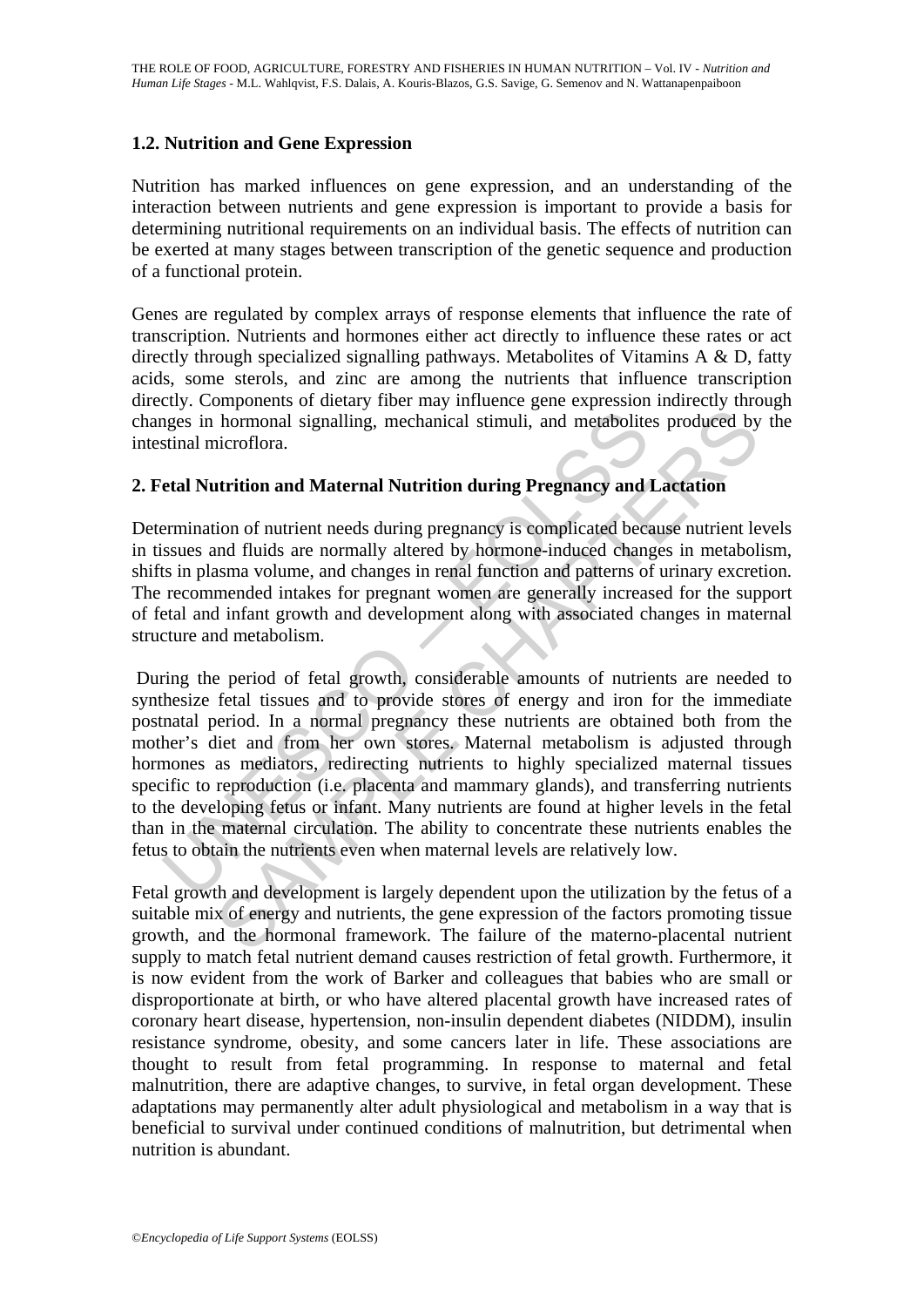This explanation is employed to explain the incidence of impaired glucose tolerance and NIDDM as a result of adaptation to undernutrition in the fetal and infant environment. It is hypothesized that in adapting, the fetus and infant have to be nutritionally thrifty. If poor nutrition continues throughout life, these adaptations are not detrimental. However, if adult nutrition is better, the ability of the pancreas to maintain homeostasis is exceeded, resulting in diabetes.

### **2.2. Micronutrient Malnutrition during Pregnancy**

The most common micronutrient deficiencies are iodine deficiency disorders, iron deficiency anemia, and vitamin A deficiency. Micronutrient deficiencies are caused by inadequate intake of food containing those micronutrients or by their poor absorption or utilization.

#### **2.1.5. Iodine**

Iodine deficiency during pregnancy causes brain damage to the fetus that results in a gross intellectual retardation (cretinism), neurological disorders, and growth retardation, which are apparent in childhood. This deficiency is fully preventable and can be corrected before conception or in the early stages of pregnancy. Iodination of salt has been shown to be a low-cost, highly effective means of preventing the deficiency.

### **2.1.6. Iron**

5. Iodine<br>ne deficiency during pregnancy causes brain damage to the fet<br>si sintellectual retardation (cretinism), neurological disorders, and<br>ch are apparent in childhood. This deficiency is fully prever<br>ected before conce incential process of antimalism and manage to the fettis that results<br>cettual retardation (cretinism), neurological disorders, and growth retardat<br>apparent in childhood. This deficiency is fully preventable and car<br>affere Consequences of iron deficiency anemia are increased maternal mortality and adverse pregnancy outcomes. Anemia is associated with an increased risk of premature delivery and a higher incidence of LBW in infants. Research findings suggest that perinatal mortality was nine times higher for infants delivered by severely anemic mothers compared with normals. The main causes of anemia during pregnancy are dietary factors, parasitic infestations by hookworms, chronic recurrent infections, and in some cases genetic anemia, such as thalassemia.

Dietary causes of iron deficiency anemia are low intake of heme iron (animal origin) or poor bioavailability of non-heme iron (plant origin). This is especially likely if the diet is high in cereals (which are rich in phytic acids and dietary fiber) and if a lot of tea is drunk with meals, or there is a low intake of Vitamin C rich food.

In affluent societies, vegetarians are at risk for iron deficiency during pregnancy and have to be supplemented with iron as soon as pregnancy is confirmed. Prevention of iron deficiency in other groups of the population could be achieved without supplementation by encouraging intake of iron-rich food, such as meat, liver, dark green vegetables, and foods that enhance iron absorption (foods of animal origin, fruits and vegetables rich in vitamin C). Substances that inhibit iron absorption, such as calcium supplements, cow's milk, tea, and coffee should be avoided or taken two hours after meals. Chronic infection and parasitic infestation should be treated. The high physiological requirement for iron in pregnancy is difficult to meet by diet alone. Pregnant women should routinely receive iron supplements in almost all contexts according to international guidelines. Women in areas of high prevalence of anemia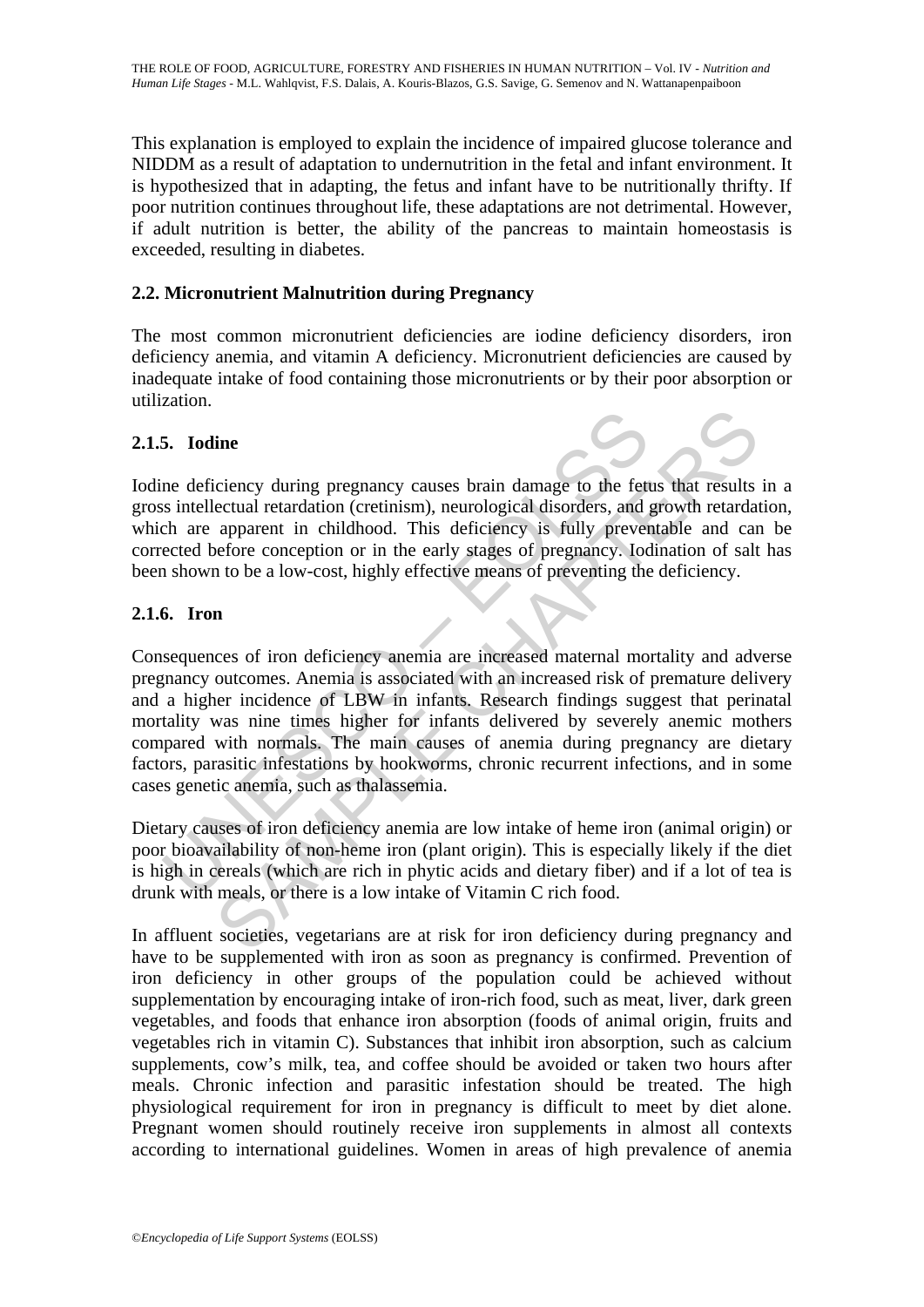(40% and more) should be supplemented by iron according to the guidelines, for six months during pregnancy and continuing for three months postpartum, to enable woman to build up adequate iron stores. Women with severe and moderate anemia should be treated for three months with therapeutic supplementation and then continue with a preventive supplementation regimen.

# **2.1.7. Vitamin A**

While Vitamin A deficiency can lead to eye damage, supplementation of pregnant or lactating women of childbearing age after two months postpartum is not recommended due to its teratogenic effect. Prevention of Vitamin A and Vitamin C deficiencies can be ensured by regular intake of orange-colored fruits and vegetables and dark green vegetables. In many countries food is fortified by Vitamin A. In affluent societies with a high intake of dairy product, Vitamin A deficiency is extremely rare.

### **2.1.8. Folic Acid**

is intake of dairy product, Vitamin A deficiency is extremely rare.<br> **8.** Folic Acid<br>
c acid deficiency is another cause of anemia in pregnant wom<br>
and . Additional folate consumption during periconceptional pe<br>
ces the r of dairy product, Vitamin A deficiency is extremely rare.<br>
ic Acid<br>
deficiency is another cause of anemia in pregnant women (megalobla<br>
deficiency is another cause of anemia in pregnant women (megalobla<br>
deficiency is anot Folic acid deficiency is another cause of anemia in pregnant women (megaloblastic anemia). Additional folate consumption during periconceptional periods significantly reduces the risk of occurrence of neural tube defects such as anencephaly and spina bifida. Data suggest that poor folate status is related to high blood homocysteine levels, which have been identified as a risk factor for cardiovascular disease (CVD). Folate and vitamin  $B_{12}$  requirements are elevated by malaria and other hemolytic conditions. Green leafy vegetables, cruciferous vegetables, legumes, citrus fruits, melons, and organ meats are the principal source of folic acid in a human diet.

## **2.2. Lactation**

Independent of mother's decision to breastfeed or not, from about 16 weeks of gestation, the breast is fully prepared for lactation. Changes in the hormonal milieu after delivery and the infant's suckling stimulate the breast to produce and release milk from the first hours after birth. Studies conducted in developed and developing countries demonstrate that the average level of milk production in 3 months of lactation is approximately 750 mL/day to 800 mL/day in women with widely varying dietary intakes and nutritional status. An association between infant's birth weight and volume of milk intake has been observed.

This appears to be related to the greater sucking strength, frequency, or feeding duration among larger infants—all of which can increase milk volume. Both endocrine and autocrine control mechanisms operate to adjust milk volume in response to infants suckling behavior (i.e. nursing frequency and duration and degree of emptying of the breasts). The relative cost of lactation is much lower for humans than for most other species, possibly in relation to the slow growth rate of the human infant, which is naturally selected to ensure optimal time for the growth, development, and training of the large brain. This low stress of lactation provides women with several mechanisms to protect milk volume and quality, which make lactation performance remarkably unaffected by environmental factors, including maternal nutrition.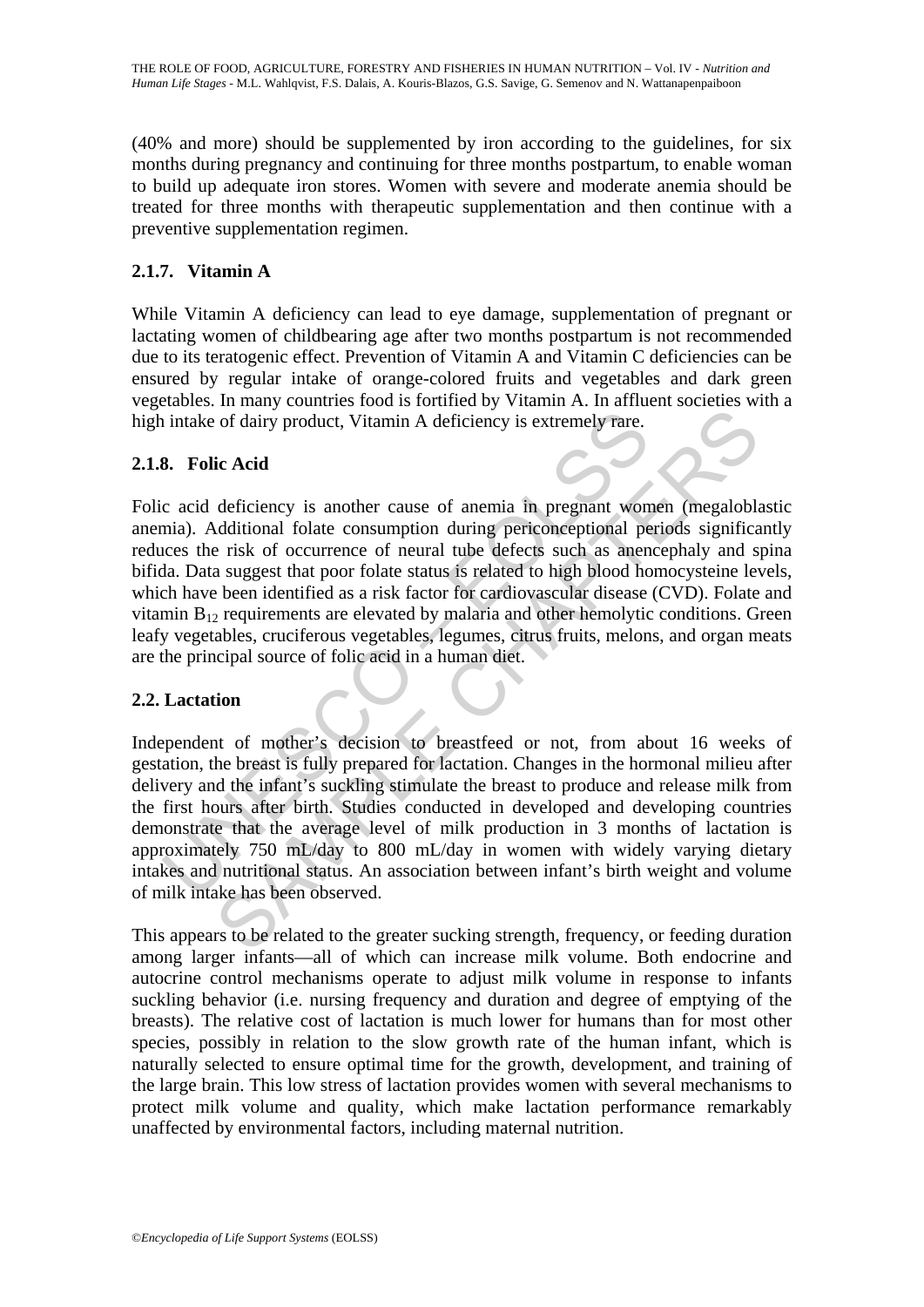Women with much lower than recommended energy and protein intake still produce high-quality milk. However, lactating women with negative energy balance are likely to mobilize their own body reserves, so that the nutrients for milk synthesis are provided by maternal stores or body tissues. The threshold of nutrition status, when the maternal system can no longer sustain lactation, is assumed to be an extreme degree of malnutrition. This condition is likely to be developed in close to a famine situation, when severe food deprivation over a long period is challenging the mother's own survival.

### **2.3. Breast Milk and Advantages of Breastfeeding**

Breast milk is a live dynamic fluid, changeable according to the child's needs. Preterm milk is different from full-term milk; colostrum, the first milk, is different from mature milk; fore milk at the beginning of the feed is different from the hind milk at the end of the same feeding. Breast milk provides easily digested best-quality nutrients with high bioavailability, ensuring the child's optimal growth and development. Feeding on demand, breast milk provides all baby's water needs, so no additional water is required. In many parts of the world, where shortage of water and its contamination are a great problem, breastfeeding is the only source of a clean fluid for infants.

## **2.3.1. Breast-Milk Composition and its Non-Nutritive Significance**

is the beginning of the feed is different from the hind<br>same feeding. Breast milk provides easily digested best-quality is<br>vailability, ensuring the child's optimal growth and develop<br>and, breast milk provides all baby's milk at the beginning of the feed is different from the hind milk at the eneding. Breast milk provides easily digested best-quality nutrients with lity, ensuring the child's optimal growth and development. Feedings the cas Breast milk is species-specific and in addition to providing well-balanced nutrients it is exceptionally rich and diverse in its non-nutritious components. Compared with other mammalian milks, human milk is low in protein and mineral content and high in lactose. Human infants are born relatively immature and have a slower growth rate. Species-specific to humans,human milk suits the needs for growth, development, and training of the large brain at first, while protein rich cow's milk suits the muscle-skeletal growth of the calf. Energy yield of human milk per gram of nutrient for protein is 17 kJ/g, for carbohydrates is 16 kJ/g, and for fat is 37 kJ/g. On average, mature human milk yields approximately 3150 kJ/L. An intake of 500 g/day of breast milk in the second year of life can cover about 30% of energy, 45% of Vitamin A, and 95% of Vitamin C daily requirements of children.

Major constituents of human milk are lactose, fat, proteins, minerals, and vitamins. Despite the low content of iron in human milk, its bioavailability is exceptionally high (the low iron content may limit the growth of microbes and so protect the infant from gastrointestinal infections). Iron absorption from human milk is about 50%, while from formula or cow's milk it is about 4% to 10%. Exclusively breastfed infants rarely have iron deficiency anemia. Breast milk, and especially colostrum, hasa high content of Vitamin A. Human milk contains enzymes, a number of growth factors, and hormones, which facilitate the infant's growth and development, as well as maturation of its gut and nervous systems. Breastfed infants have optimal visual development and show advanced cognitive development with higher IQ scores and better academic outcomes.

Immunological properties of breast milk help to protect the infant against infection during infancy, but also provide long-lasting active immunity. Breast milk in some cultures is called *white blood*. Cellular components make breast milk a living fluid. Cell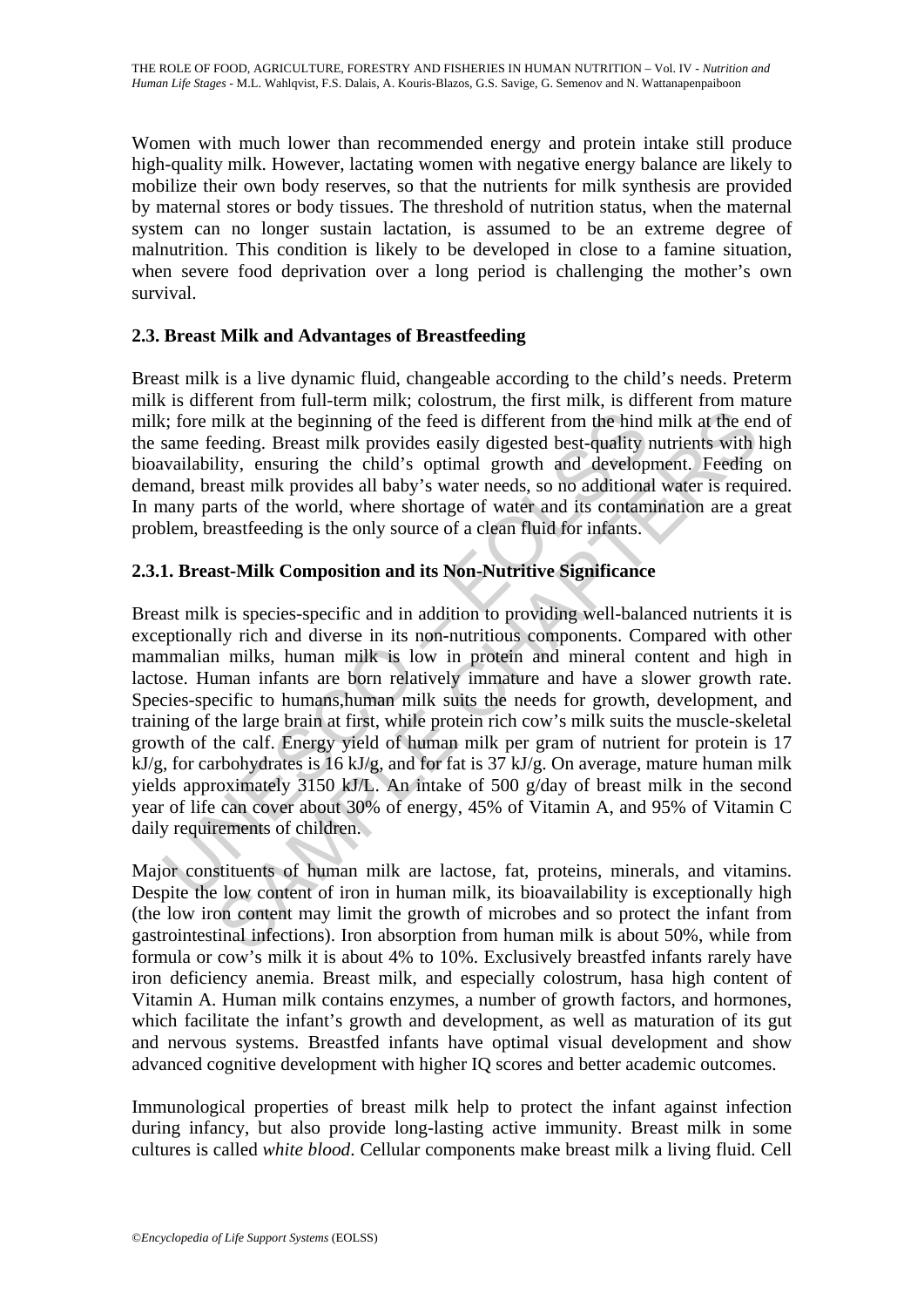numbers are highest in colostrum and gradually decline during the first three months to a steady level. Cellular and humoral factors in breast milk include macrophages, lymphocytes, neutrophils, complement, lysozyme, lactoferrin and prostaglandins, immunoglobulins, oligosaccharides, nucleotides, and others. All of them together contribute to the host-resistant and immunological significance of human milk, providing anti-infective, anti-inflammatory, and anti-protozoan factors, ensuring barrier system, immune-modulating activity, and protecting the young child from acute and chronic disease in childhood. This may be one of the mechanisms for the reduced incidence of necrotizing enterocolitis in breastfed infants.

### **2.3.5. Breastfeeding Advantages for Mother's and Child's Health**

ac disease, Crohn's disease, and are more prone to asthma and ot lusively breastfed infants have at least 2.5 times fewer illness ep<br>breast milk substitutes. Infants are as much as 25 times more<br>thea in the first 6 moths o sae, Crohn's disease, and are more prone to asthma and other atopic disease, Crohn's disease, and are more prone to asthma and other atopic disease between steads to be the first 6 months are as much as 25 times reprised t Infants not breastfed have a higher risk of childhood diabetes, childhood lymphomas, celiac disease, Crohn's disease, and are more prone to asthma and other atopic diseases. Exclusively breastfed infants have at least 2.5 times fewer illness episodes than infants fed breast milk substitutes. Infants are as much as 25 times more likely to die from diarrhea in the first 6 moths of life if not exclusively breastfed. Among children under one year, those who are not breastfed are 3 times more likely to die of respiratory infection than those who are exclusively breastfed. Infants exclusively breastfed for 4 or more months have half the mean number of acute otitis media episodes of those not breastfed at all.

Breastfeeding has sound advantages to the mother's health. Early breastfeeding facilitates uterine contraction and decreases postpartum hemorrhage. Lactation amenorrhea combined with exclusive breastfeeding can act as a reliable contraception during the first six months postpartum. It can also ensure the saving of iron stores, as iron loss associated with menstruation is higher compared with lactation. Breastfeeding has protective effects against breast and ovarian cancer and osteoporosis. It helps to reduce mother's weight, especially if lactation lasts more than six months. It gives a woman bonding with her child and increases her self-esteem.



#### **Bibliography**

- - -

Barker D.J., Martyn C.N., Osmond C., Hales C.N. and Fall C.H. (1993). Growth *In Utero* and Serum Cholesterol Concentrations in Adult Life. *BMJ* **307**(6918), 1524–1527. [This work provides evidence of the association of reduced rates of fetal growth with cardiovascular risk factors in adult life.]

Dietz W.H. (1994). Critical Periods in Childhood for the Development of Obesity. *American Journal of Clinical Nutrition* **59**(5), 955–959. [This review describes the existence of three critical periods during childhood for the development of obesity and its complications.]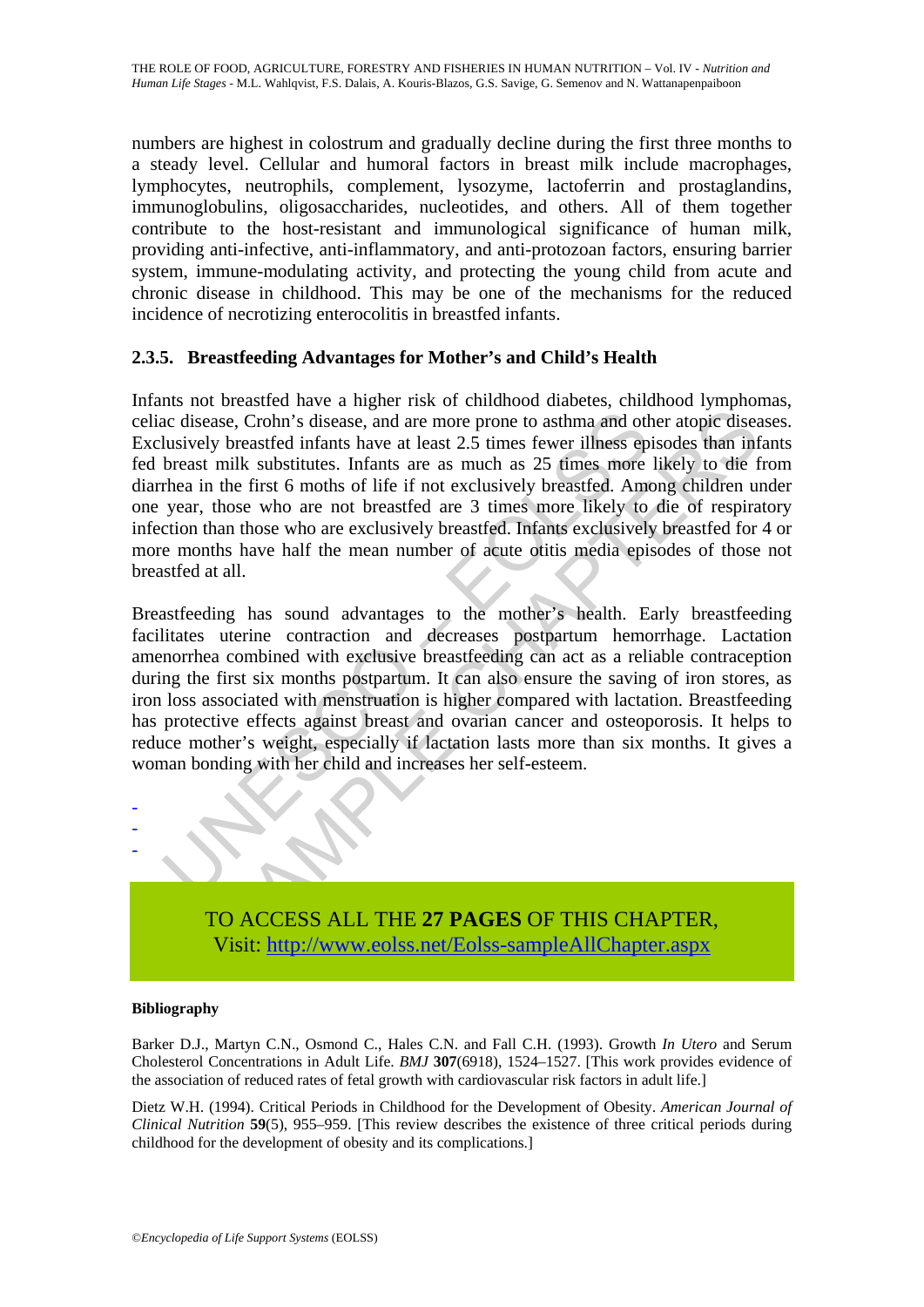Fraga C.G., Motchnik P.A., Wyrobek A.J., Rempel D.M. and Ames B.N. (1996). Smoking and Low Antioxidant Levels Increase Oxidative Damage to Sperm DNA. *Mutation Research* **351**(2), 199–203. [This reports and discusses the possibility that paternal smoking causes mutations in sperm that lead to cancer, birth defects, and genetic diseases in offspring.]

Hodgson J.M., Hsu-Hage B.H.H. and Wahlqvist M.L. (1994). Food Variety as a Quantitative Descriptor of Food Intake. *Ecology of Food and Nutrition* **32**, 137–148. [This paper presents an approach for the development and use of food variety scores to describe the diet in terms of foods.]

Horwath C., Kouris-Blazos A., Savige G. and Wahlqvist M.L. (1999). Eating Your Way to A Successful Old Age, with Special Reference to Older Women. *Asia Pacific Journal of Clinical Nutrition* **8**(3), 216– 225. [This paper addresses the value of food and physical activity in healthy aging.]

Kouris A., Wahlqvist M.L., Trichopoulos A. and Polychronopoulos E. (1991). Use of Combined Methodologies in Assessing Food Beliefs and Habits of Elderly Greeks in Greece. *Food and Nutrition Bulletin* **13**(2), 139–144. [This represents a combination of two general approaches used in a crosscultural study to assess food habits and health in later life.]

Matsuzaki T. (1992). Longevity, Diet and Nutrition in Japan: Epidemiological Studies. *Nutrition Review* **50**, 355–359. [This reference examines life expectancy in Japan especially in relation to changes in food habits that have occurred since World War II and briefly compares these changes to life expectancy in other countries.]

Tienboon P., Rutishauser I.H.E. and Wahlqvist M.L. (1994). Adolescents' Perception of Body Weight and Parents' Weight for Height Status. *Journal of Adolescent Health* **15**, 263–268. [This work provides data on the associations between weight for height status, in adolescents and their parents, and adolescents' perceptions of body image and weight-loss behavior.]

Wahlqvist M.L., Hsu-Hage B.H.H., Kouris-Blazos A., Lukito W. and IUNS (1995). *Food Habits in Later Life. A Cross Cultural Study*. CD-ROM. United Nations University Press and *Asia Pacific Journal of Clinical Nutrition*. [This publication describes the health status, lifestyle, and range of food habits (present and past), among the aged (more than 70 years old) in developed and developing countries and also examines the extent to which food habits and lifestyle predict heath.]

Welin L., Tibblin G., Svärdsudd K., Tibblin B., Ander-Peciva S., Larsson B. and Wilhelmsen L. (1985). Prospective Study of Social Influences on Mortality. The Study of Men Born in 1913 and 1923. *Lancet* **1**(8434), 915–918. [This 9-year followup study attempts to determine the association of home activities, outside-home activities, and social activities with mortality.]

#### **Biographical Sketches**

uzaki T. (1992). Longevity, Diet and Nutrition in Japan: Epidemiological Stuss5-359. [This reference examines life expectancy in Japan especially in relat s that have occurred since World War II and briefly compares these (1992). Longevity, Diet and Nutrition in Japan: Epidemiological Studies. *Mutrition* Representing (This reference examines life expectancy in Japan: Epidemiological Studies. *Mutrition* Represent (This reference examines **Mark Wahlqvist** has had a combined career in internal medicine and human nutrition with chairs in both these fields over 2 decades. He held the first chair in Human Nutrition in Australia, at Deakin University, for nine years, was Head of Medicine at Monash University at the Monash Medical Centre for twelve years, and also Associate Dean (International), Director of the International Health and Development Unit. He is Professor of Medicine, and Director of the Asia Pacific Health and Nutrition Centre, and the Food and Agriculture Organization (FAO) Centre of Excellence in Food Quality, Safety and Nutrition at Monash University. Among other national and international roles, he chaired the International Union of Nutrition Sciences Committee on Nutrition and Ageing from 1986 to 2001, the Australian Nutrition Foundation from 1995 to 2001, the WHO Western Pacific Dietary Guidelines Committee from 1996 to 1998, was a member of the Nutrition Advisory Panel of the World Health Organization (WHO) since 1988. He was President-Elect of International Union of Nutritional Sciences from 1997 to 2001 and President from 2001. He was also a Board member of the Australian and New Zealand Food Authority from 1996 top 2002, and also Chairman of the Victorian Food Safety Council. He is Editor-in-Chief of the *Asia Pacific Journal of Clinical Nutrition,* and his textbook *Food and Nutrition: Australia, Asia and the Pacific* was launched in 1997, a successor to earlier editions from 1981. His publications amount to some 1000, including almost 500 peer-reviewed scientific papers and 17 books. He has played a major role in national and international nutrition science, education, and policy. His interests in migration studies have been recognized by the 1994 Award of Sweden's Charlotta Medal. He was awarded the Officer of the Order of Australia (AO) on Australia Day,  $26<sup>th</sup>$  January 2000, for his contribution to the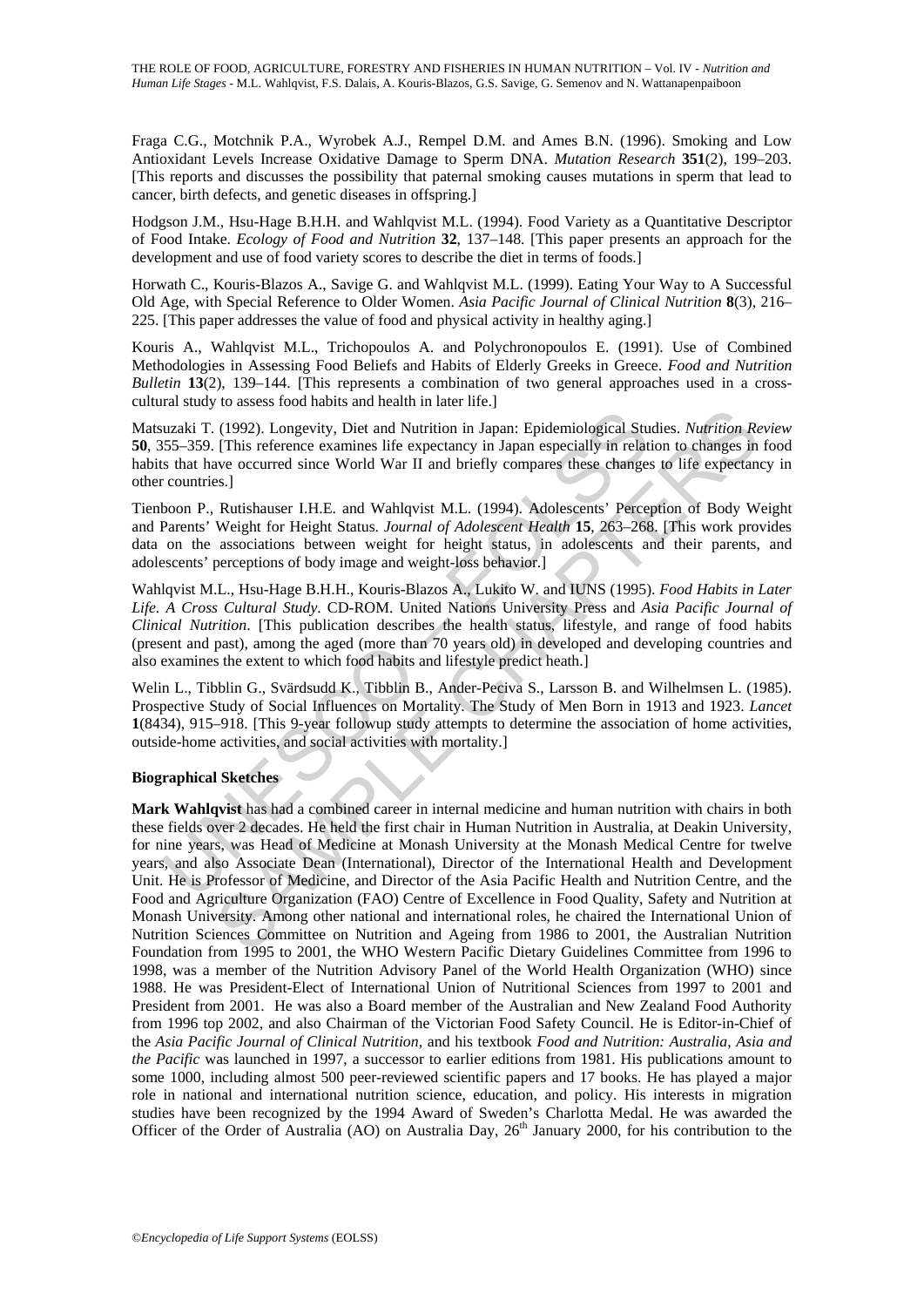field of nutritional science and public health, and made a Fellow of the Australian Academy of Technology, Science and Engineering in 2002.

**Fabien Dalais** originates from the island nation of Mauritius. He is an Honorary Lecturer at the Department of Epidemiology & Preventive Medicine, Monash University, Melbourne, Australia. He completed his Ph.D. examining the physiological effects of phytoestrogens with a focus on menopause and heart disease. He has been heavily involved in phytoestrogen research, publishing as well as organizing phytoestrogen related meetings both locally and internationally. Excluding phytoestrogens, his research interest includes the broader field of phytochemicals and their effect on human health. He currently works in the food industry as a product development specialist.

Ity or Medicine, as research dietition to coordinate an international moralanty<br>for sin *Later Lije* on 2000 elderly in five countries to identify dietary predictor<br>completed a Ph.D. thesis investigating dietary contributo detione, as research dietitan to coordinate an international mordality biolowing study.<br>
Her Life on 2000 elderly in five countries to identify dietary predictors of survival. In<br>
the a Ph.D. thesis investigating dietary c **Antigone Kouris-Blazos** received a Bachelor of Science in 1984 from Melbourne University (double major in Biochemistry and Microbiology). In 1985 she completed an honors thesis on patient adherence to the diabetic diet, and in 1986 she completed a Post Graduate Diploma in Dietetics at Deakin University. She has worked as a clinical nutritionist for ten years. In 1987 she joined Monash University, Faculty of Medicine, as research dietitian to coordinate an international mortality followup study Food *Habits in Later Life* on 2000 elderly in five countries to identify dietary predictors of survival. In 1993 she completed a Ph.D. thesis investigating dietary contributors to the low mortality, but paradoxically high morbidity, rates of elderly Greek-born Australians. In 1995 she was appointed Lecturer in Human Nutrition and Nutrition Course Coordinator for the Medical curriculum at Monash University. In 1999 she was appointed Lecturer in International Nutrition in the International Health and Development Unit, Faculty of Medicine and Deputy Director of the International Health and Development Unit. Her interest has been in establishing the longevity benefits of traditional Mediterranean and Asian diets and in developing culturally sensitive Food Based Dietary Guidelines in collaboration with the World Health Organization. In 2002 she was appointed Honorary Research Fellow at the Asia Pacific Health and Nutrition Centre, Monash Asia Institute, Monash University and Managing Editor of the Asia Pacific Journal of Clinical Nutrition and www.healthyeatingclub.org.

**Gayle Savige** started her career as a teacher and while she continues to maintain her interest in education she has since pursued a career in nutritional science. After graduating as a dietitian, she worked in a large geriatric institution before completing her Ph.D. in aged care. She continues to maintain an active interest in successful aging and broadened her interests to include child nutrition. Whilst at Monash University, she utilized her educational and teaching skills to develop an Australian government funded food and nutrition website for children. She recently accepted a position at Deakin University to research the eating behaviors of adolescents.

**Gulnara Semenov** graduated from Alma-Ata State Medical Institute in 1980 as a medical doctorpediatrician. From 1981 she has been working at the Kazakhstan Institute of Nutrition, WHO, and UNU collaborative Centre and during 1993 to 1997 as a head of its Breastfeeding promotion Centre. In 1992 she completed her Ph.D. at the same Institute. Additionally she has been trained in breastfeeding management (Wellstart Int, US, and by WHO/UNICEF), community nutrition (Karolinska Institute, Sweden), and in qualitative methods/Rapid Assessment Procedures (University of Connecticut, US). Since 1998 she is an International Board Certified Lactation Consultant, and works as Director of the Lactation Resource Centre of the Nursing Mothers' Association of Australia in Melbourne. As a WHO and UNICEF consultant/trainer, she took part in more than thirty international workshops on breastfeeding management, essential neonatal care, BFHI implementation, International Code of marketing of breastmilk substitutes implementation, and nutrition assessment in Eastern Europe and Central Asia. During 1996–1999, she was a Consultant of the WHO Regional Office for Europe (WHO/EURO) for the Central Asian Republics, Azerbaijan and Kazakhstan Project on Integrated Essential Neonatal Care and Breastfeeding Management (CARAK Project for six countries); and led the BF module of training and development and finalization of the training manual for this project. In 1995 through 1997 she was a Consultant and resource expert for UNICEF Area Office for the Central Asian Republic and Kazakhstan (CARK AO) doing qualitative research in breastfeeding and weaning practice in Uzbekistan, and for the Aral Sea Project for Economic Reconstruction Activities (ASPERA for three countries). In Australia she was involved in the Commonwealth Australia Nursing Mothers' Association of Australia project on Developing an educational kit on breastfeeding for health professionals. She was a member of International and Australian Lactation Consultant Associations, BFHI Australia assessor and educator, member of the Asia Pacific Clinical Nutrition Society, and Research Associate of the Monash